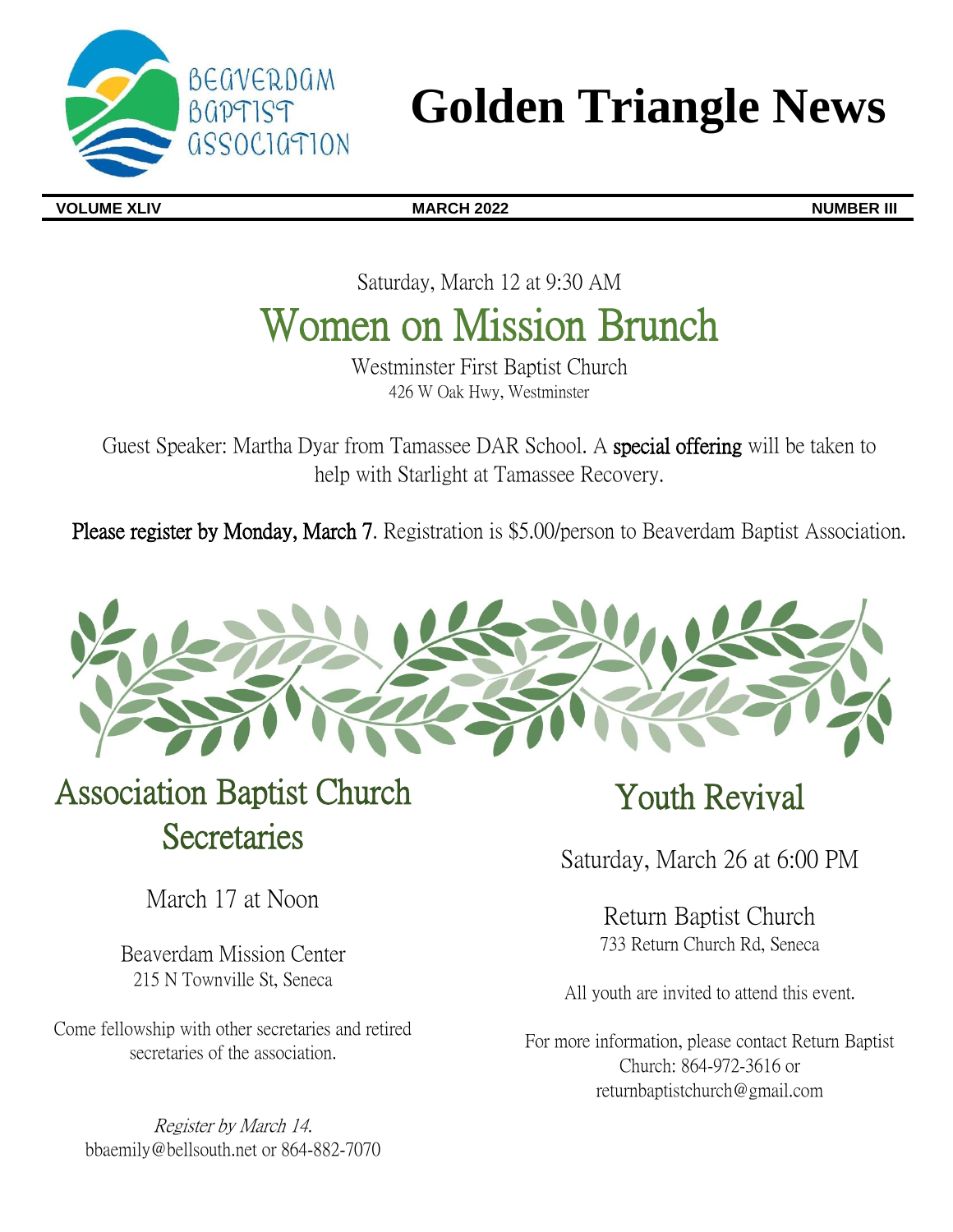#### From the DOM,

What a joy it has been to serve as the Director of Missions for the Beaverdam Baptist Association for the past 12 years. God led me to fill this role in March 2010 and, without a doubt, one of the joys of my life has been the privilege of serving the pastors and churches of the Beaverdam Baptist Association. As I look back upon the past 12 years, I want to say thank you to this association for allowing me the opportunity to do what I am blessed to do each day. Someone asked me recently: "What does a director of missions/associational missions strategist do?" My response was that I get to consult with churches quite often as they seek to bring God much glory and I also get to be an encourager to those who serve as pastors in our churches. So again, thank you for the honor and privilege of serving as your Director of Missions.

I realize that it's only March; however, I also understand how quickly our calendars fill up. Below you will see several ministry opportunities planned for 2022. I would ask that you go ahead and put those dates/times on your calendars.

Beaverdam Baptist Association's

**Fall Senior Adult Celebration Special Guest Dr. Dennis Swanberg** America's Minister of Encouragement **Tuesday, October 11, 2022** 11:00 AM at Utica Baptist Church There is no charge to attend this event and everyone is invited.



### **An Evening of Encouragement Special Guest Dr. Dennis Swanberg** Tuesday, October 11, 2022 6:30 PM Madren Conference Center, Clemson University

October is Clergy Appreciation Month and we want to let those who so faithfully serve the churches of our association know how much we love and appreciate them. We are planning a special event for all Beaverdam Baptist Association pastors, church staff members, retired pastors, and their spouses. There is **no cost** to attend. Mark your calendars now and make plans to spend the evening enjoying a wonderful meal followed by an evening of encouragement from

America's Minister of Encouragement. To register call Emily at (864) 882-7070.



## **Holy Land Tour**

October 18-27, 2022 Sponsored By Beaverdam Baptist Association

We are so excited and looking forward to an incredible experience this coming October. We still have room for a few more people if you'd be interested in being a part of this trip. This trip is open to anyone interested in going. Trip brochures are available at the Beaverdam Mission Center in Seneca. If you would be like to receive a brochure stop by the association office or call 882-7070 to request one in the mail. This would be a wonderful opportunity for churches to provide their pastor and wife with a pastor's appreciation gift that they will never forget. If you would be interested in more information about this trip, please contact the association office at 864-882-7070.

### **Fortitude Counseling Ministry Update**

- ❖ Number of pastor referrals ............................89
- ❖ Total clients seen..............................................60
- ❖ Average sessions per referral..........................10
- $\text{\textbullet}$  Total number of sessions (2020-2022) ......571
- ❖ Total cost to BBA (2020-2022) ...........\$56,972

Thank you to the churches of the Beaverdam Baptist Association for your continued financial support of the association. It is because of your generous giving to the association that we are able to provide this critically important ministry.

David

Mondays at 9:00 AM **Pastors' Prayer Time**  Beaverdam Mission Center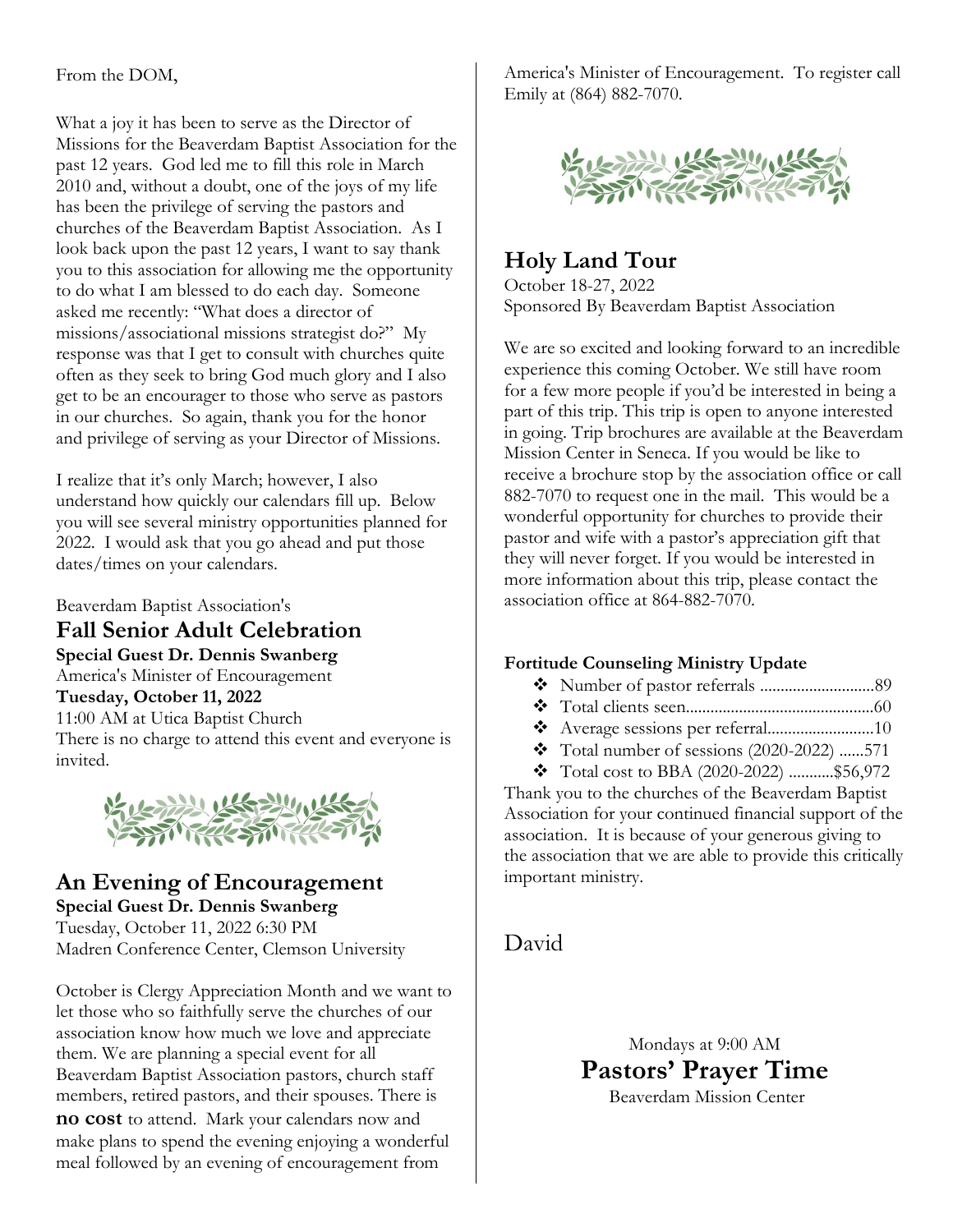## Church Contributions

| Beaverdam                           | Jan 22<br>134.25   | Jan 22<br>134.25   |
|-------------------------------------|--------------------|--------------------|
| Belmont                             | 0.00               | 0.00               |
| Bethel                              | 151.00             | 151.00             |
| Bethlehem                           | 0.00               | 0.00               |
| Calvary                             | 55.01              | 55.01              |
| Chauga                              | 46.23              | 46.23              |
| Cheohee                             | 200.00             | 200.00             |
| Clearmont<br><b>College Street</b>  | 0.00<br>934.24     | 0.00<br>934.24     |
| Coneross                            | 75.00              | 75.00              |
| Corinth - Seneca                    | 0.00               | 0.00               |
| Corinth - Westminster               | 0.00               | 0.00               |
| Christ Fellowship*                  | 0.00               | 0.00               |
| Cross Roads - Seneca                | 133.74             | 133.74             |
| Cross Roads - Westminster           | 100.00             | 100.00             |
| Damascus<br>Davis Creek             | 0.00<br>0.00       | 0.00<br>0.00       |
| Earle's Grove                       | 2,160.13           | 2,160.13           |
| Ebenezer                            | 0.00               | 0.00               |
| Faith                               | 272.68             | 272.68             |
| <b>Fants Grove</b>                  | 0.00               | 0.00               |
| Golden Corner                       | 0.00               | 0.00               |
| <b>Heart Land</b>                   | 119.00<br>780.34   | 119.00<br>780.34   |
| Hepsibah<br><b>Holly Springs</b>    | 228.90             | 228.90             |
| Hopewell                            | 477.94             | 477.94             |
| Iglesia Bautista Bethel             | 0.00               | 0.00               |
| Little River                        | 0.00               | 0.00               |
| Long Creek                          | 167.00             | 167.00             |
| Lydia<br>Maranatha                  | 1.041.42           | 1,041.42           |
| Monte Vista                         | 67.04<br>25.00     | 67.04<br>25.00     |
| Mountain Rest                       | 817.38             | 817.38             |
| <b>Mountain View</b>                | 100.00             | 100.00             |
| Mt. Freedom                         | 0.00               | 0.00               |
| Mt. Pleasant                        | 0.00               | 0.00               |
| Mt. Tabor                           | 234.25             | 234.25             |
| New Hope<br>Old Liberty             | 684.00<br>0.00     | 684.00<br>0.00     |
| Open Door                           | 250.00             | 250.00             |
| <b>Pleasant Grove</b>               | 0.00               | 0.00               |
| Pleasant Hill                       | 100.00             | 100.00             |
| <b>Pleasant Ridge</b>               | 0.00               | 0.00               |
| Poplar Springs                      | 546.38             | 546.38             |
| Puerta Abierta<br><b>Reedy Fork</b> | 0.00<br>309.06     | 0.00<br>309.06     |
| Retreat                             | 0.00               | 0.00               |
| Return                              | 661.35             | 661.35             |
| Rock Hill                           | 0.00               | 0.00               |
| Rocky Knoll                         | 621.76             | 621.76             |
| Salem                               | 1,249.97           | 1,249.97           |
| <b>Scenic Heights</b><br>Seneca     | 300.00<br>1,268.00 | 300.00<br>1,268.00 |
| Shiloh                              | 0.00               | 0.00               |
| Snow Creek                          | 1,382.96           | 1,382.96           |
| Souls Harbor                        | 145.00             | 145.00             |
| South Union                         | 125.78             | 125.78             |
| Utica                               | 3,187.06           | 3,187.06           |
| Walhalla<br>Welcome                 | 0.00<br>286.00     | 0.00<br>286.00     |
| West Union                          | 0.00               | 0.00               |
| Westminster                         | 500.00             | 500.00             |
| Westminster First                   | 200.00             | 200.00             |
| Wolf Stake                          | 0.00               | 0.00               |
| Total                               | 20,137.87          | 20,137.87          |
| <b>Other Contributions</b>          |                    |                    |
| La Roca                             | 100.00             | 100.00             |
| <b>Total Income</b>                 | 20,237.87          | 20,237.87          |
|                                     |                    |                    |

\*Watch care

## Church News

#### *Staff Changes:*

Rev. Ronnie Hodge has transitioned to teaching pastor of **Golden Corner** Church. Rev. Tim McCall has been voted in as senior pastor.

### *Staff Needs:*

**East Side** Baptist Church, Liberty, is looking for a part-time worship leader. We are a church trying to create a convergent worship service, incorporating music of all types and times. If interested, email charldondennis@gmail.com.

**Maranatha** Baptist Church is looking for a part time Worship Leader. We are interested in a blend of music with a mix between traditional and contemporary. As a church body we would love to pour into your ministry as you bless us through worship. For more information contact maranathabaptistsc@gmail.com.

**Seneca** Baptist Church is looking for a full-time Child Development Center (CDC) Director who will oversee about 100 children weekly and staff members.

As a ministerial staff member of Seneca Baptist Church, the CDC Director will help SBC family by declaring the gospel and discipling the children and families of the Child Development Center. Working with the pastoral staff, the CDC Director shall also be responsible to ensure that the CDC is active in the overall mission and vision of Seneca Baptist Church by creating an environment to train the next generation who will serve their community and point others to Jesus.

The CDC Director shall have the responsibility to provide and maintain a safe Christ-centered environment where children engage in creative learning and spiritual growth. The CDC Director will encourage and maintain a high level of academic and spiritual excellence for students and families.

For more information, visit https://www.senecabaptist.org/cdcdirector/

Send resumes to office@senecabaptist.org

**Westminster** Baptist is asking God for an individual to serve alongside our fellowship as our Family Ministry Pastor. Experience leading children and/or youth is a must. This individual will develop a discipleship culture to our next generation within the church and community. This will involve uniting the power of the church's gospel message and mission with the influence of the parental bond (family) to lead the Next Generation to Jesus. The person must be mature in their people skills in working with children, youth, parents, volunteers, and staff. They must demonstrate preparation, organization, and punctuality. The person WBC is seeking is one who has an ever-growing desire to bring God Glory through their life story. Connect with Pastor David to send your resume or request a full job description: david.walker@wbc.life.

## VBS Expo

**...........................................................**

**March 5** at Boiling Springs First Baptist Church

Register at scbaptist.org/events

### **Looking Ahead...** Disaster Relief Training

**...........................................................**

April 2 at Lakeview Baptist Church, Hartsville

#### Springs for Jesus **Sandy Springs Free Community Event**

April 2 at Sandy Springs Community Park